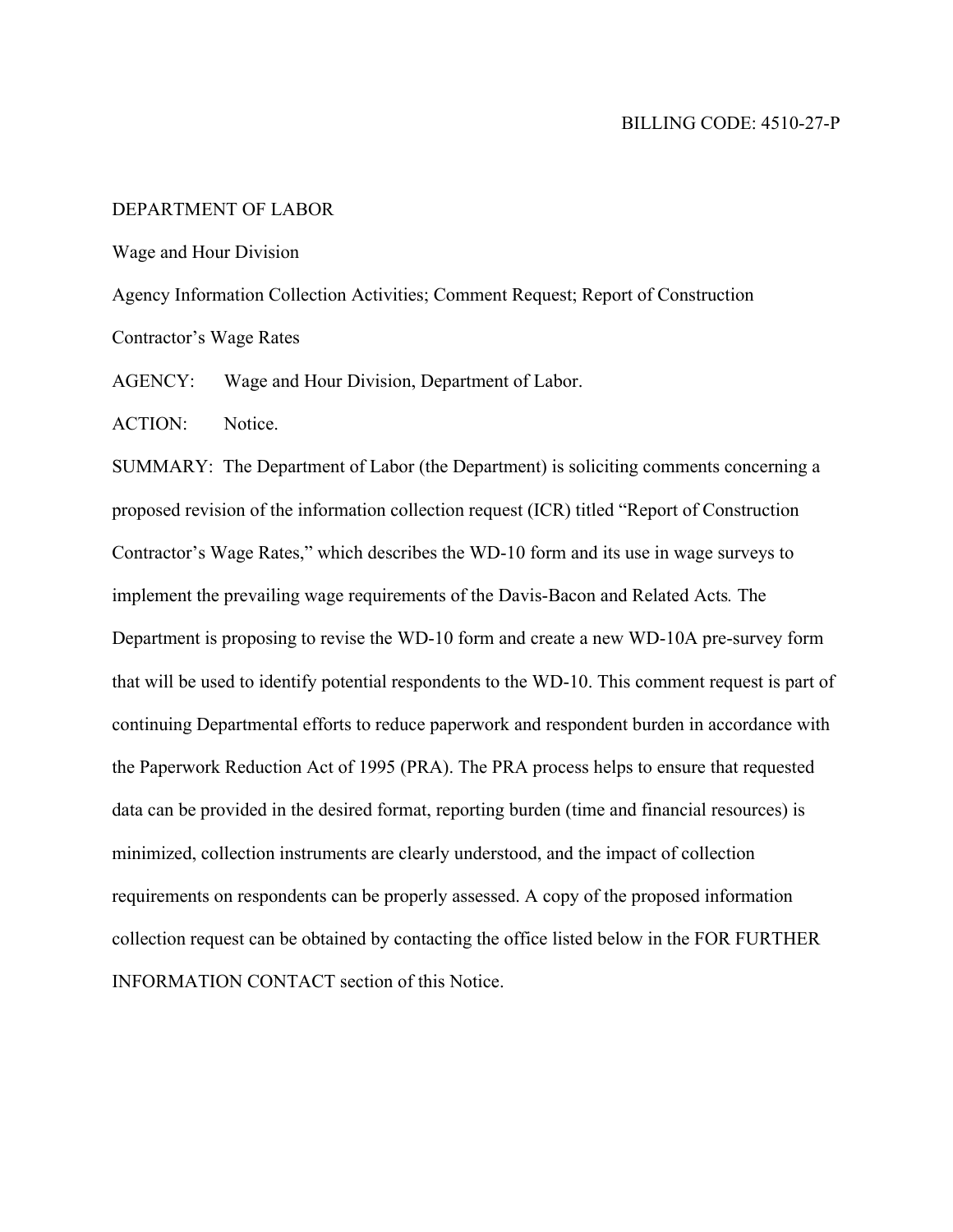DATES: Written comments must be submitted to the office listed in the ADDRESSES section below on or before [INSERT DATE 60 DAYS AFTER DATE OF PUBLICATION IN FEDERAL REGISTER].

ADDRESSES: You may submit comments identified by Control Number 1235-0015, by either one of the following methods: E-mail: [WHDPRAComments@dol.gov;](mailto:WHDPRAComments@dol.gov) Mail, Hand Delivery, Courier: Division of Regulations, Legislation, and Interpretation, Wage and Hour Division, U.S. Department of Labor, Room S-3502, 200 Constitution Avenue, NW, Washington, DC 20210. Instructions: Please submit one copy of your comments by only one method. All submissions received must include the agency name and Control Number identified above for this information collection. Because we continue to experience delays in receiving mail in the Washington, DC area, commenters are strongly encouraged to transmit their comments electronically via e-mail or to submit them by mail early. Comments, including any personal information provided, become a matter of public record. They will also be summarized and/or included in the request for Office of Management and Budget (OMB) approval of the information collection request.

FOR FURTHER INFORMATION CONTACT:Robert Waterman, Division of Regulations, Legislation, and Interpretation, Wage and Hour Division, U.S. Department of Labor, Room S-3502, 200 Constitution Avenue, NW., Washington, DC 20210; telephone: (202) 693-0406 (this is not a toll-free number). Copies of this notice may be obtained in alternative formats (Rich Text Format (RTF) or text format (txt), a thumb drive, an MP3 file, large print, braille, audiotape, compact disc, or other accessible format), upon request, by calling (202) 693-0023 (not a tollfree number). TTY/TTD callers may dial toll-free (877) 889-5627 to obtain information or request materials in alternative formats.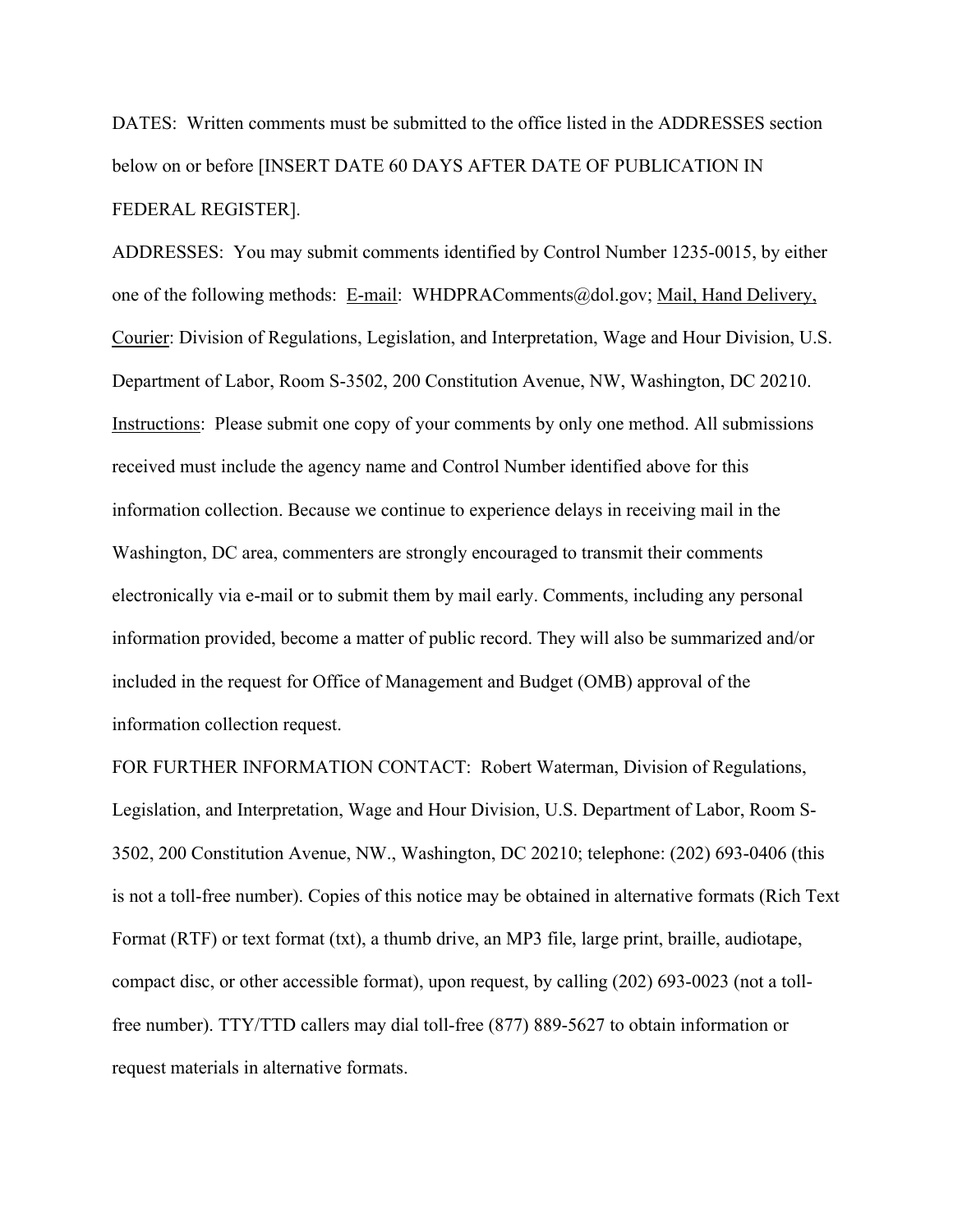## SUPPLEMENTARY INFORMATION:

I. Background: The Davis-Bacon Act (DBA), as enacted in 1931 and subsequently amended, requires the payment of minimum prevailing wages determined by the Department of Labor to laborers and mechanics working on federal contracts in excess of \$2,000 for the construction, alteration, or repair, including painting and decorating, of public buildings and public works. *See*  40 U.S.C. 3141 *et seq*. Congress has also included the Davis-Bacon requirements in numerous other laws, known as the Davis-Bacon Related Acts (the Related Acts and, collectively with the Davis-Bacon Act, the DBRA), which provide federal assistance for construction projects through grants, loans, loan guarantees, insurance, and other methods.

The DBA delegates to the Secretary of Labor the responsibility to determine the wage rates that are "prevailing" for each classification of covered laborers and mechanics on similar projects "in the civil subdivision of the State in which the work is to be performed." 40 U.S.C. 3142(b). The Administrator of the Wage and Hour Division, through this delegation of authority, is responsible for issuing these wage determinations (WDs). The DBA implementing regulations provide that, for the purpose of making WDs, the Administrator will conduct a continuing program for obtaining and compiling wage rate information. 29 CFR 1.3. As part of this program, the Administrator developed the WD-10 form to solicit information that is used to determine locally prevailing wages under the Davis-Bacon and Related Acts. The wage-data collection using the WD-10 form is a primary source of information and is essential to the determination of prevailing wages. The current WD-10 information collection, 1235-0015, has been approved by the Office of Management and Budget (OMB) and is currently approved for use through March 2024.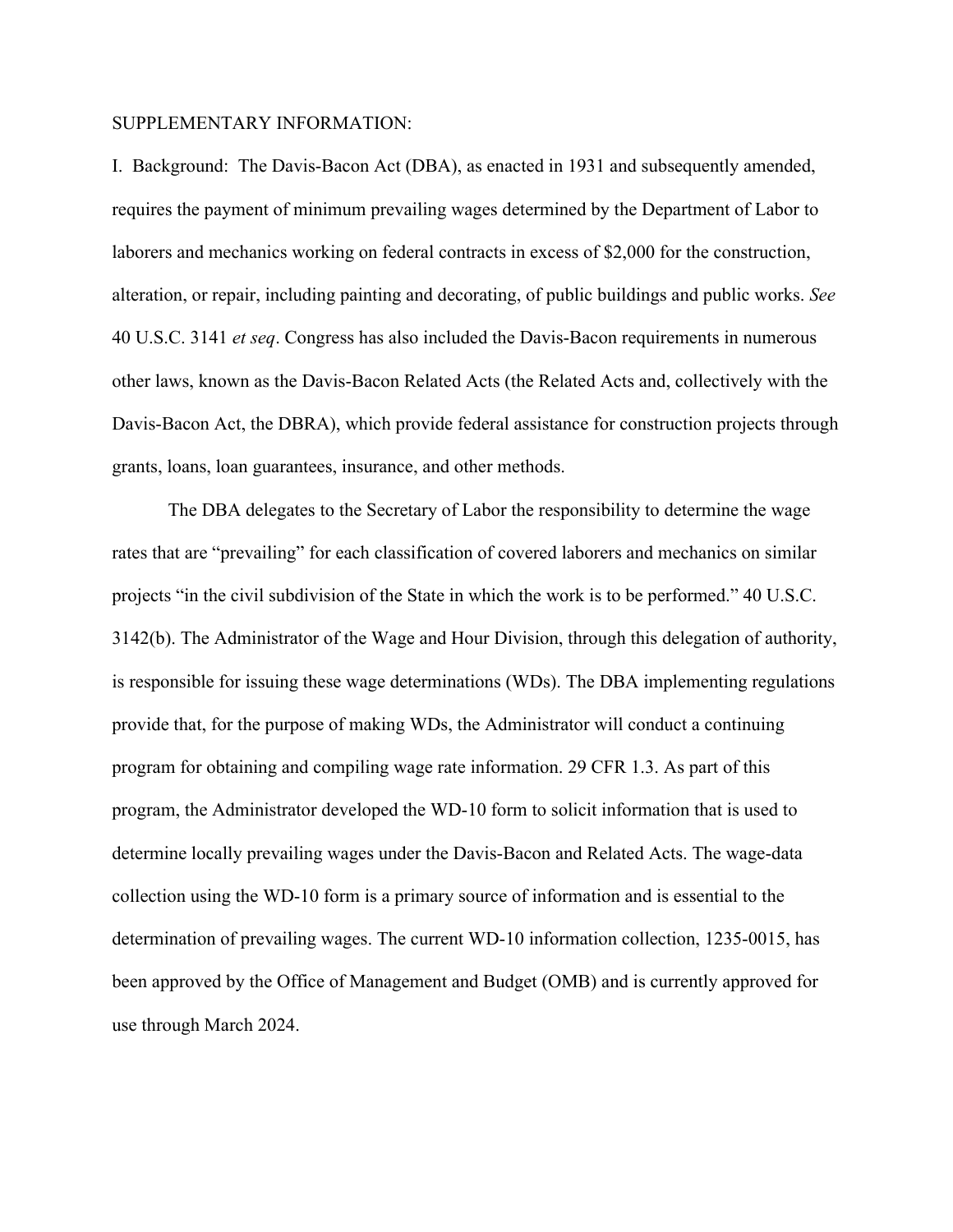The Department is now proposing changes to the WD-10 form to improve the overall efficiency of the DBA survey process. The proposed changes aim to streamline the collection of data required for the survey and make the collection less burdensome for respondents. The revised WD-10 form, as proposed, contains questions and requests for information that are arranged in a manner that allows respondents to quickly gather and report information necessary for the Wage and Hour Division to properly determine and publish prevailing wage rates. For example, on the proposed WD-10 form, the respondent will no longer be asked to determine a peak week(s) of construction for reported projects, identify the project value, or identify contractors or subcontractors on the project. Additionally, the proposed form uses a "picklist" of labor classifications from which a respondent may choose, rather than requiring the respondent to manually enter the labor classification into an open text field. These proposed changes to the WD-10 form, among others, are designed to increase the ease of participating in a survey and solicit more usable wage data to issue more comprehensive wage determinations.

The Department also proposes to add a new WD-10A collection instrument, which will be a companion form to the WD-10 form. This collection instrument will be used pre-survey to identify potential respondents that performed construction work within the survey period in the survey area, which will enable the Department to solicit for survey participation. This pre-survey information requests will better identify additional contractors that performed construction work in the survey area. A complete listing of the proposed changes to the information collection is posted on the Department's website at: [https://www.dol.gov/agencies/whd/government](https://www.dol.gov/agencies/whd/government-contracts/construction/surveys/wd10pra)[contracts/construction/surveys/wd10pra.](https://www.dol.gov/agencies/whd/government-contracts/construction/surveys/wd10pra)

II. Review Focus: The Department of Labor is particularly interested in comments which: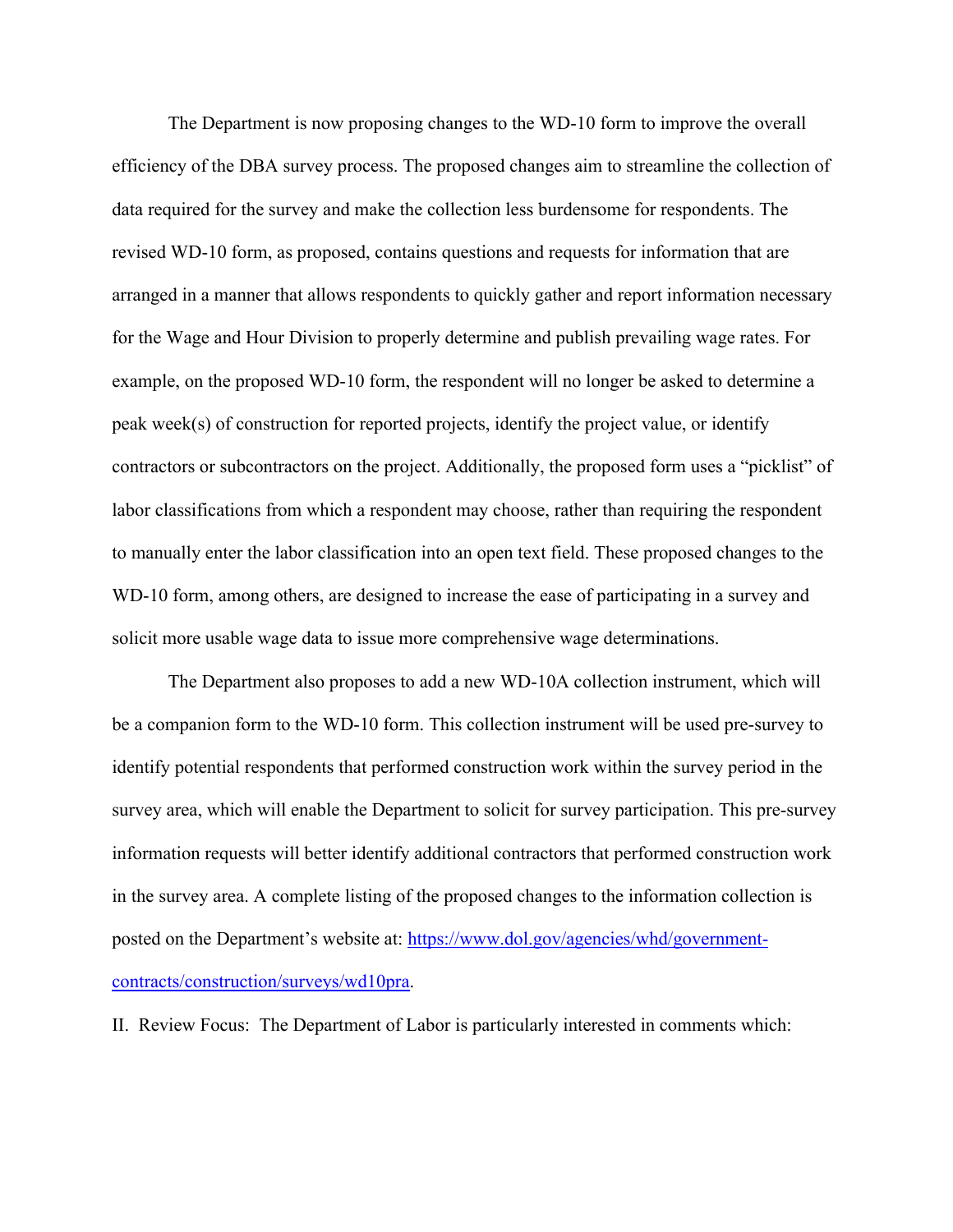- Evaluate whether the proposed collection of information is necessary for the proper performance of the functions of the agency, including whether the information will have practical utility;
- Enhance the quality, utility, and clarity of the information to be collected;
- Evaluate the accuracy of the agency's estimate of the burden of the proposed collection of information, including the validity of the methodology and assumptions used;
- Minimize the burden of the collection of information on those who are to respond, including through the use of appropriate automated, electronic, mechanical, or other technological collection techniques or other forms of information technology, e.g., permitting electronic submissions of responses.

III. Current Actions: The Department of Labor seeks approval for a revision of this information collection in order to ensure effective administration of construction contractor wage rate programs.

Type of Review: Revision.

Agency: Wage and Hour Division.

Title: Report of Construction Contractor's Wage Rates.

OMB Control Number: 1235-0015

Affected Public: Business or other for-profit, Not-for-profit institutions, Federal, State,

Local, or Tribal Government.

Agency Numbers: Forms WD-10; WD-10A

Total Respondents: 3,641

Total Annual Responses: 21,939